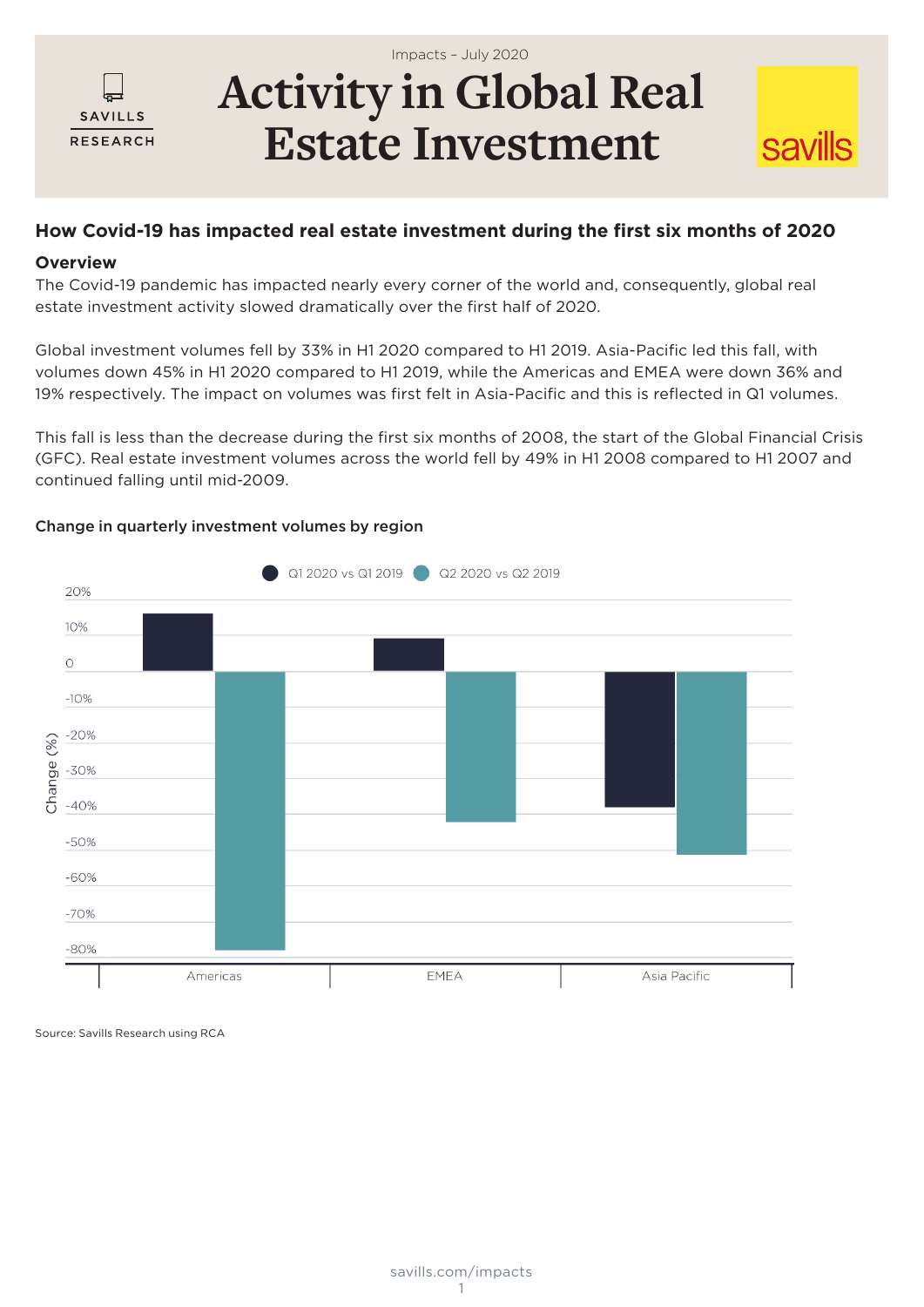|                 | Total  | Office | Industrial | Retail | Hotel  | <b>Residential</b> | Senior |  |
|-----------------|--------|--------|------------|--------|--------|--------------------|--------|--|
| Global          | $-33%$ | $-40%$ | $-4%$      | $-41%$ | $-59%$ | $-26%$             | $-29%$ |  |
| <b>EMEA</b>     | $-19%$ | $-26%$ | $-12%$     | $-16%$ | $-53%$ | 7%                 | $-16%$ |  |
| <b>Americas</b> | $-36%$ | $-44%$ | 6%         | $-44%$ | $-65%$ | $-41%$             | $-35%$ |  |
| Asia-Pacific    | $-45%$ | $-51%$ | $-26%$     | $-57%$ | $-54%$ | 105%               | $-59%$ |  |

#### Global real estate investment: H1 2020 vs H1 2019

Note: Residential includes multifamily and student accommodation. Source: Savills Research using RCA

#### **What deals are happening?**

Although there is a large disparity between global regions in the value invested in real estate in H1 2020 compared to the same period last year, the number of deals paints a different picture. During the first 170 days of 2020, deal numbers fell by 39%, 37% and 34% in the Americas, EMEA and Asia-Pacific respectively compared to the same period in 2019.

The difference between the size of deals that have taken place is particularly noticeable in EMEA where volumes by value appear to have held up relatively well, partly due to a significant increase in entity-level deals (the purchase of or merger between companies).

This was also the case globally with entity-level deals, up 191% over the same period, while portfolio deal volumes were down 13% and individual property deal volumes were down 40%. However, entity-level deals remain a small part of the market – accounting for 12% of deal volumes in H1 2020. The larger fall in smaller transactions reflects more cautious lenders and tightened lending criteria, which is less of a barrier for the big institutional players.

#### **Cross-border transactions**

Surprisingly, global cross-border volumes were down by a similar amount to total volumes, despite major restrictions on international travel, declining by 30% in H1 2020 compared to H1 2019. The Americas saw the largest fall in inbound cross-border investment (-39%), followed by Asia-Pacific (-35%) and EMEA (-25%).

Rasheed Hassan, head of Savills Global Cross Border Investment, says: "Undertaking a physical inspection of an asset is an important part of the property acquisition process for many investors and, therefore, I understand that with many travel restrictions in place during Q2 2020, the general expectation is that this would have halted cross-border trade more dramatically than it has. However, these figures do not actually surprise me.

"First, real estate transactions take months from commencement of marketing to a close. As such, for many of the transactions that did occur during H1 2020, investors will have been able to physically see the assets prior to widespread lockdowns, particularly those happening in Q1.

"Secondly, not all investors need to see assets prior to acquiring them and even where they do, many have local partners and advisors who can inspect assets on their behalf. In highly transparent markets, potential asset acquisition targets are often muted months before they are actually marketed and so investors with a conviction to invest may again have been able to see these, even just externally, prior to lockdown."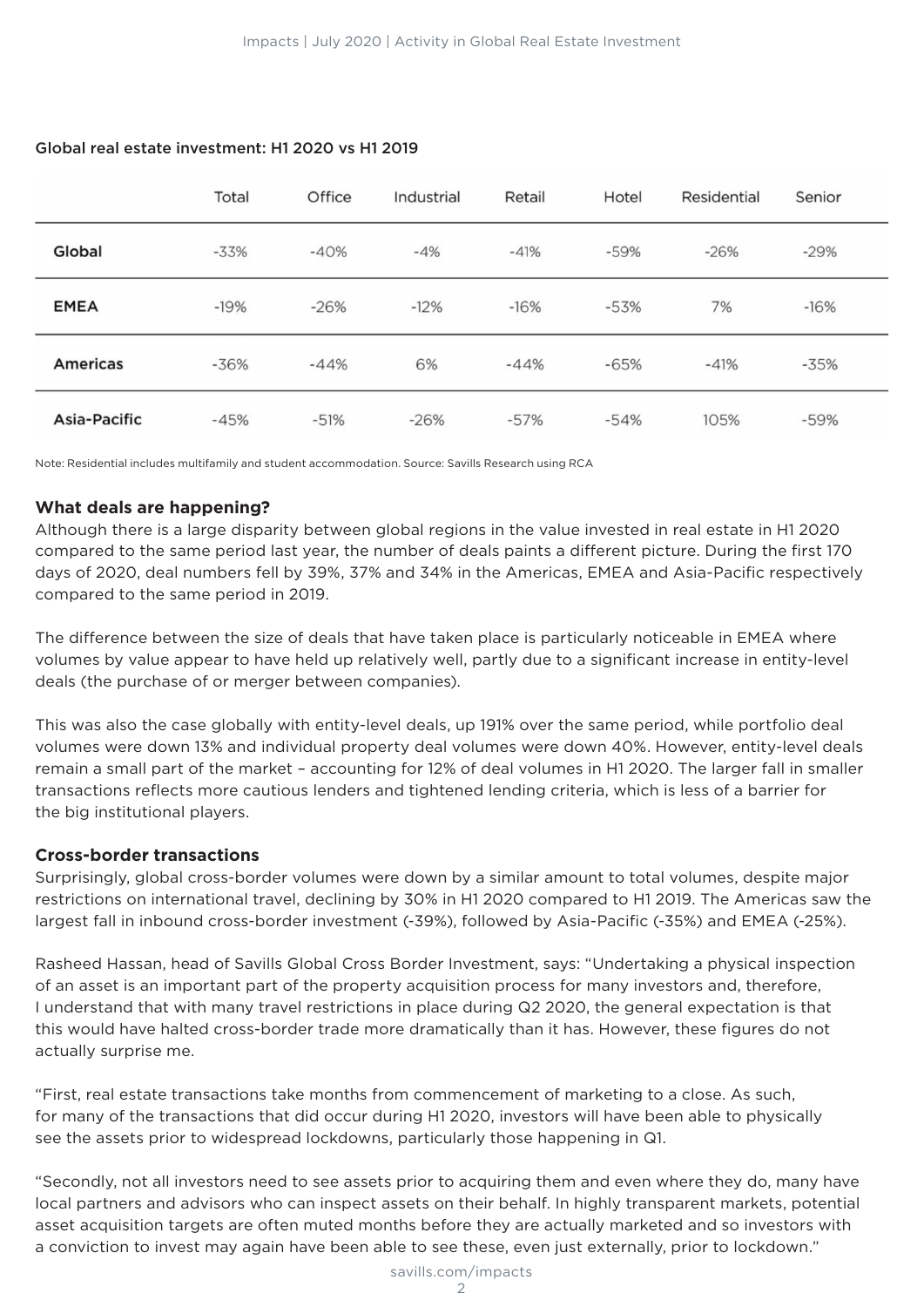#### **Which sectors have proved most resilient?**

Covid-19 has caused tourism and international travel to virtually grind to a halt and the industry is forecast to be one of the last to return to normal. This is reflected in hotel investment volumes, which are down 59% in H1 2020 compared to H1 2019, the largest fall of any asset.

Retail and office have seen a similar fall of around 40% over this period. Retail's structural troubles are well-documented and there is still much discussion around how the office will be transformed as a result of Covid-19.

Meanwhile, residential (multifamily and student accommodation) and senior housing have seen similar falls of 26% and 29% respectively. The fall in residential volumes was driven by the Americas, which accounts for the significant share of total volumes (71% on average for the past five years).

However, volumes in EMEA and Asia-Pacific increased by 7% and 105% respectively, albeit Asia-Pacific from a much lower base. The strong growth here was driven by the significant cross-border deal by Blackstone of a Japanese apartment portfolio from Anbang for around \$3 billion in February 2020.

Industrial has proved to be the most resilient sector, highlighting its importance during the Covid-19 pandemic and its long-term attractiveness, with a fall in investment volumes of just -4% in H1 2020 compared to H1 2019. This was driven by the Americas where investment was up 6% over the same period. In the US, Prologis completed two significant entity-level deals in the first half of the year, purchasing Liberty for around \$13 billion and Industrial Property Trust for around \$4 billion.



#### Half-year investment volume change by sector

Source: Savills Research using RCA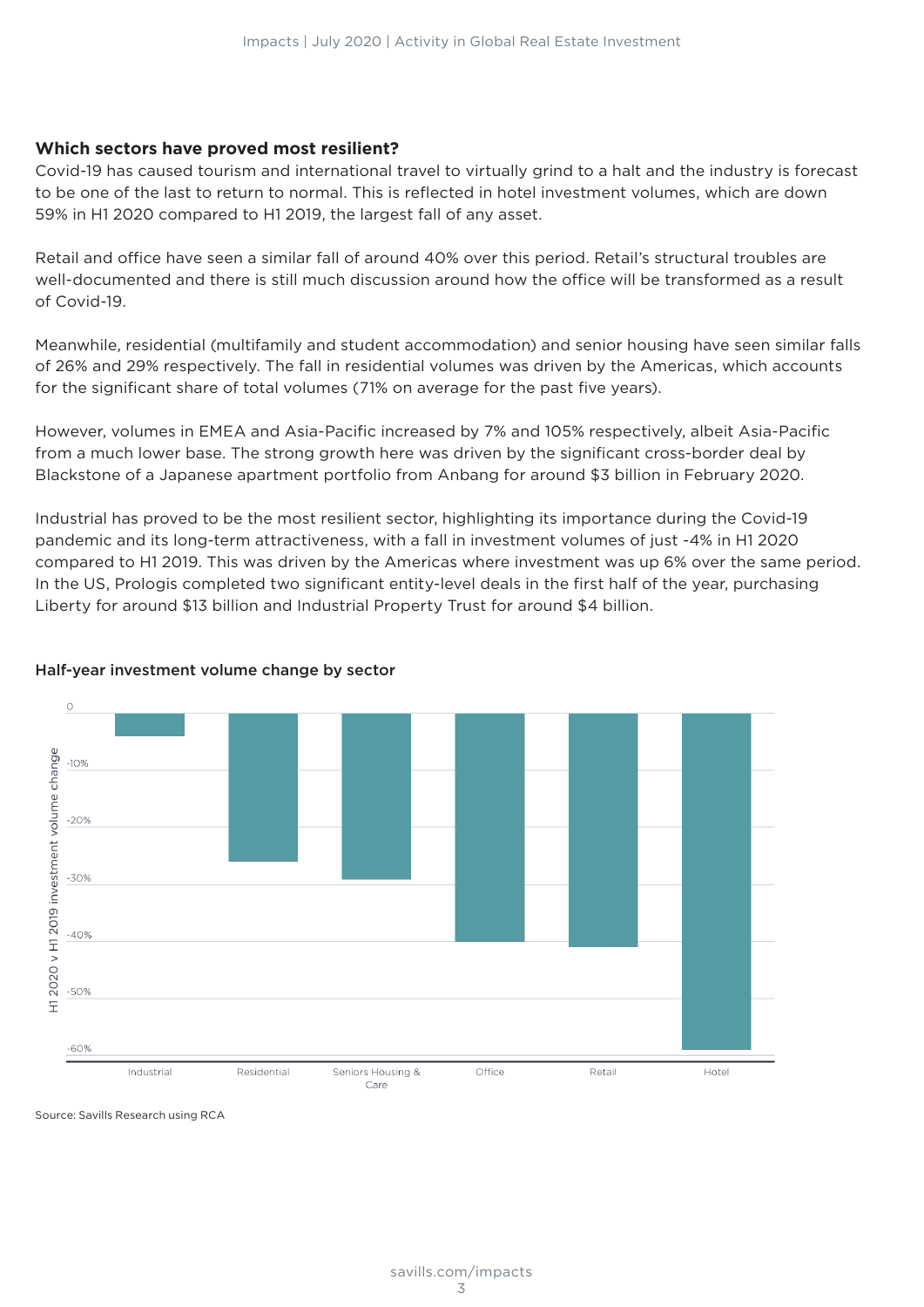#### **Most invested cities**

All the top 10 cities for real estate investment volumes around the world experienced a decline in volumes in H1 2020 compared to H1 2019. New York remained the most active metro market for real estate investment globally, despite a 43% decline in volumes from H1 2019.

The top 10 line-up has changed over the past year. Hong Kong fell out of the top 10 as the pandemic weighed heavily on a wide range of economic activities, and real estate investment volumes fell -81%. Boston entered the top 10 having only experienced a 19% decline in volumes.





Source: Savills Research using RCA

#### **Outlook**

Looking ahead, transactional activity is expected to pick up in the second half of the year as lockdowns ease further in countries around the world.

According to Savills Global Market Sentiment Survey, a survey of Savills research heads across 33 global markets, more respondents expect to see an increase in transaction volumes in the office sector in the second half of the year (50%) than a decrease (22%), with the balance expecting 'no change'.

Prospects are most positive for logistics, with 79% of respondents expecting an increase in logistics investment in the second half of the year. Conversely, the outlook for retail remains muted, with the majority of markets not expecting to see any sustained recovery in retail transaction volumes until 2021.